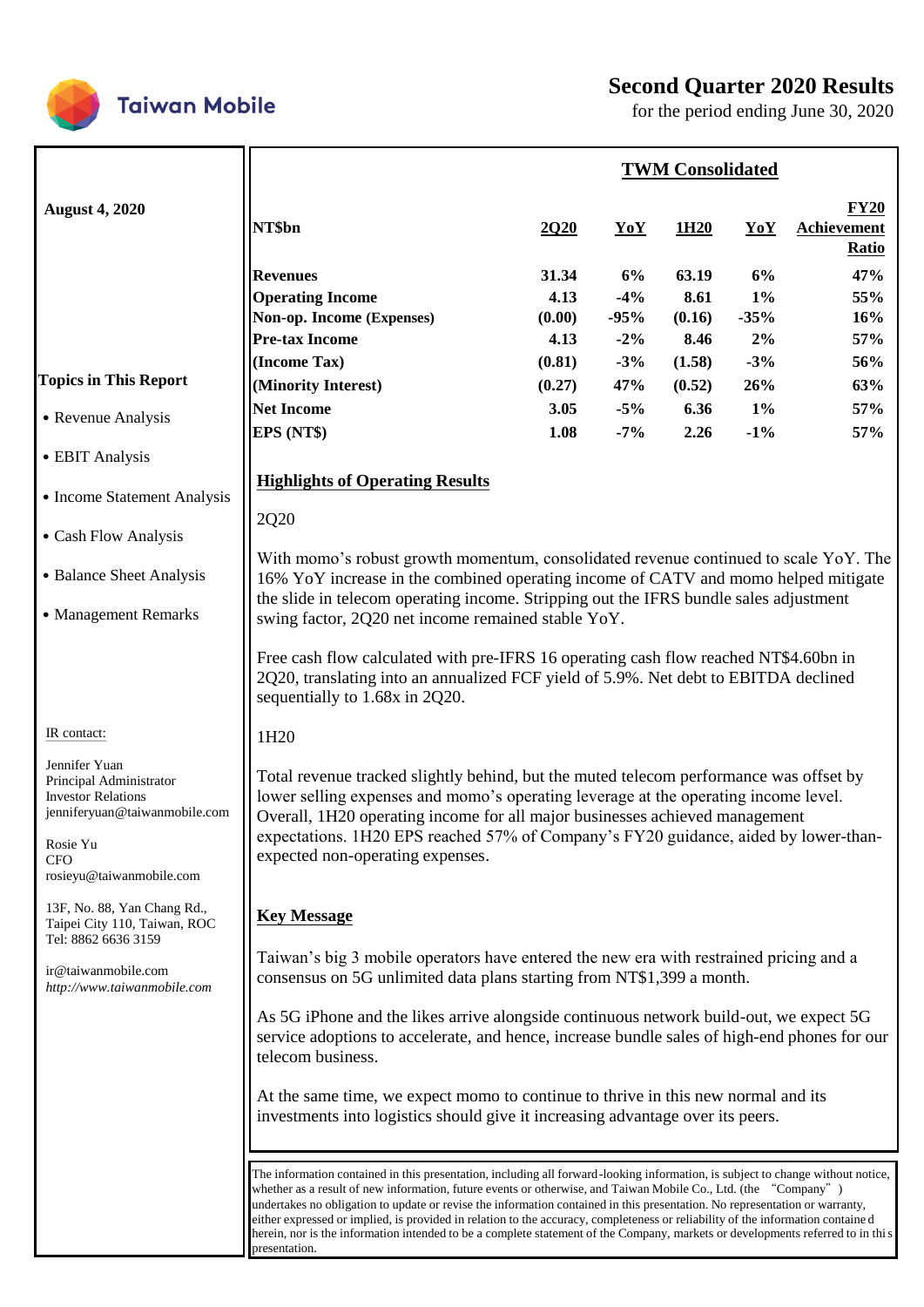

# **Table 1. Key Operational Data I. Revenue Analysis**

| <b>Residual Value (NT\$bn)</b> | <b>2020</b> | 1020  | 2019  | 0 <sub>0</sub> | YoY    |
|--------------------------------|-------------|-------|-------|----------------|--------|
| Mobile Service Revenue         | 11.70       | 11.98 | 12.92 | $-2\%$         | $-9%$  |
| Postpaid ARPU (NT\$)           | 654         | 670   | 731   | $-2\%$         | $-11%$ |
| Blended ARPU (NT\$)            | 545         | 558   | 592   | $-2\%$         | $-8%$  |
| Telecom Service Revenue        | 12.70       | 12.94 | 13.92 | $-2\%$         | -9%    |

| <b>Revenue (NT\$bn)</b>   | <b>2Q20</b> | <b>1Q20</b> | <b>2Q19</b> | QoQ    | YoY    |
|---------------------------|-------------|-------------|-------------|--------|--------|
| <b>Telecom</b>            | 14.36       | 15.62       | 16.38       | $-8%$  | $-12%$ |
| Service                   | 11.18       | 11.37       | 12.20       | $-2%$  | $-8%$  |
| Device Sales              | 3.17        | 4.25        | 4.17        | $-25%$ | $-24%$ |
| <b>CATV</b> revenue       | 1.54        | 1.54        | 1.54        | $0\%$  | 0%     |
| Pay-TV                    | 0.86        | 0.87        | 0.89        | 0%     | $-2\%$ |
| <b>Broadband</b>          | 0.38        | 0.37        | 0.36        | 1%     | 6%     |
| Content & channel leasing | 0.30        | 0.30        | 0.29        | 0%     | 3%     |
| momo                      | 15.83       | 15.11       | 11.82       | 5%     | 34%    |
| E-commerce                | 14.46       | 13.62       | 10.26       | 6%     | 41%    |
| TV shopping & others      | 1.37        | 1.48        | 1.55        | $-7%$  | $-12%$ |
| Others <sup>1</sup>       | 0.13        | 0.14        | 0.15        | $-2\%$ | $-9%$  |

1. Other revenue primarily consists of operating revenue from our 49.9%-held Taipei New Horizon Co., Ltd., which became a consolidated entity on Feb 21, 2014.

|                               | <b>2Q20</b> | <b>1Q20</b> | <b>2Q19</b> | QoQ | YoY    |
|-------------------------------|-------------|-------------|-------------|-----|--------|
| <b>Mobile Subscribers (K)</b> | 7,171       | 7,159       | 7,254       | 0%  | $-1\%$ |
| - Postpaid                    | 5,741       | 5,718       | 5,653       | 0%  | 2%     |
| <b>Monthly Churn</b>          | $1.3\%$     | $2.2\%$     | 2.7%        |     |        |
| -Postpaid                     | 1.0%        | 1.0%        | 1.1%        |     |        |
| MOU (bn)                      | 0.95        | 0.95        | 1.10        | 0%  | $-14%$ |
| Pay-TV Subs (K)               | 551         | 553         | 559         | 0%  | $-1\%$ |
| Cable Broadband Subs (K)      | 260         | 256         | 246         | 2%  | 6%     |
| DTV Subs(K)                   | 270         | 264         | 250         | 2%  | 8%     |
|                               |             |             |             |     |        |
| <b>CATV ARPU (NT\$)</b>       | <b>2Q20</b> | 1Q20        | <b>2Q19</b> | QoQ | YoY    |
| Pay-TV                        | 522         | 523         | 527         | 0%  | $-1\%$ |
| <b>Broadband</b>              | 485         | 486         | 485         | 0%  | 0%     |
| Blended <sup>1</sup>          | 749         | 747         | 739         | 0%  | 1%     |

1. Cable TV & broadband related revenue (excluding content agency) divided by CATV subscriber number

### Telecom

In 2Q20, the lack of new high-end smartphones in the market and customers' anticipation of 5G phones caused steeper YoY declines than previous quarter for both handset bundle sales and device sales.

That said, our efforts in neutralizing the impact from ever-rising SIM-only adoption by promoting our Double Play (unlimited mobile data  $+$  high speed home broadband) bundles yielded healthy value improvement in mobile plans signed up in 2Q20.

In 2Q20, our enterprise fixed service revenue rose 6% YoY and accounted for close to 10% of telecom service revenue. Steady demand for IoT connectivity also led to a 40% YoY climb in M2M (machine to machine) connections for the quarter.

## Cable TV

Underpinned by growing demand for faster home broadband download speeds, the QoQ and YoY growth in cable broadband subs expanded steadily. Moreover, the percentage of customers subscribing to plans with speeds of 100Mbps and higher rose by 6ppts from a year ago.

#### momo

As online shopping thrives in the new normal, momo's e-commerce business continued to deliver solid results in 2Q20. Not only did the total number of transactions soar by 39.5% YoY, average order value also edged higher, with its private label credit card serving as a tailwind.

On the logistics side, momo added two more satellite warehouses in 2Q20, taking the total number of satellite warehouses to 17 (up by 9 YoY).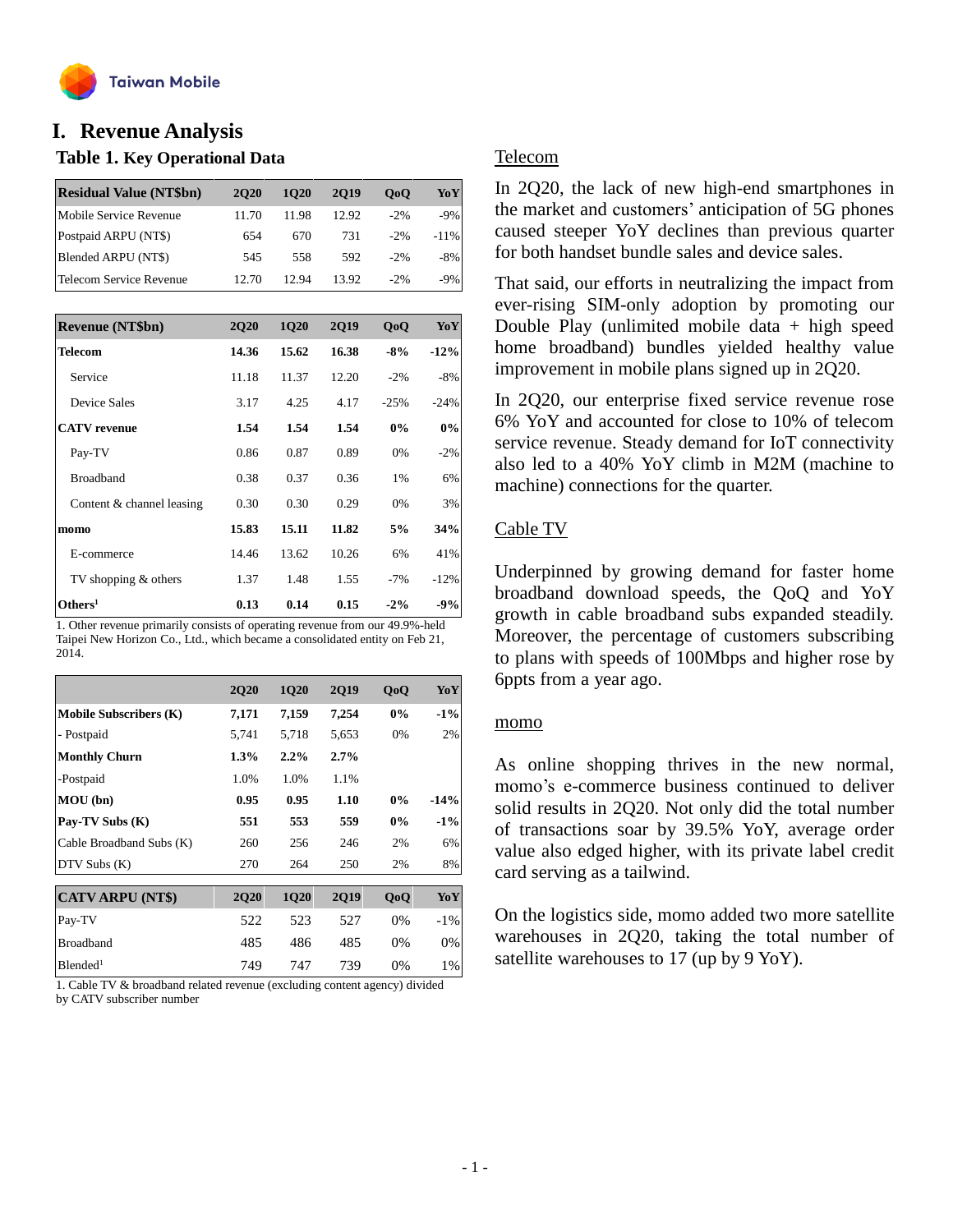

# **II. EBIT Analysis**

#### **Table 2. EBITDA Breakdown**

| NT\$bn        | <b>2Q20</b> | 1Q20 | <b>2Q19</b> | QoQ    | YoY    |
|---------------|-------------|------|-------------|--------|--------|
| <b>EBITDA</b> | 7.71        | 8.10 | 8.43        | $-5%$  | $-8%$  |
| - Telecom     | 6.19        | 6.49 | 7.04        | $-5%$  | $-12%$ |
| - CATV        | 0.74        | 0.74 | 0.79        | 0%     | $-7\%$ |
| - momo        | 0.66        | 0.75 | 0.51        | $-13%$ | 30%    |
|               |             |      |             |        |        |

| NT\$bn    | <b>2Q20</b> | <b>1Q20</b> | <b>2Q19</b> | QoQ    | YoY     |
|-----------|-------------|-------------|-------------|--------|---------|
| D&A       | 3.58        | 3.62        | 4.10        | $-1\%$ | $-13%$  |
| - Telecom | 3.16        | 3.20        | 3.64        | $-2\%$ | $-13%$  |
| - CATV    | 0.18        | 0.18        | 0.26        | $-2%$  | $-33\%$ |
| - momo    | 0.20        | 0.19        | 0.16        | 3%     | 26%     |
|           |             |             |             |        |         |

| NT\$bn      | <b>2Q20</b> | <b>1Q20</b> | <b>2Q19</b> | QoQ    | YoY     |
|-------------|-------------|-------------|-------------|--------|---------|
| <b>EBIT</b> | 4.13        | 4.48        | 4.33        | $-8%$  | $-4%$   |
| - Telecom   | 3.04        | 3.29        | 3.40        | $-8%$  | $-11\%$ |
| - CATV      | 0.56        | 0.56        | 0.53        | 1%     | 7%      |
| - momo      | 0.46        | 0.56        | 0.35        | $-18%$ | 31%     |

## **Table 3. Non-operating Item**

| NT\$bn                                           | <b>2020</b> | <b>1020</b> | 2019   | QoQ    | YoY    |
|--------------------------------------------------|-------------|-------------|--------|--------|--------|
| <b>Non-Operating</b><br><b>Revenue (Expense)</b> | (0.00)      | (0.15)      | (0.10) | $-97%$ | $-95%$ |
| - Net Interest Expense                           | (0.14)      | (0.13)      | (0.12) | 11%    | 17%    |
| - Write-off Loss                                 | (0.02)      | (0.02)      | (0.02) | 6%     | $-29%$ |
| - Other Revenue<br>(Expense)                     | 0.15        | (0.01)      | 0.04   | nm     | 281%   |

## EBIT Analysis

On the telecom side, selling expense and handset subsidy rationalization has been underway to cope with rising SIM-only plans, evidenced by the YoY stabilization of operating cash flow in 2Q20. Nonetheless, telecom EBIT decreased YoY, owing to the significant drop in handset bundle sales.

While CATV EBITDA declined YoY in 2Q20, mainly attributable to competition in basic TV business, its EBIT rose by 7% YoY, aided by the falling depreciation of set-top boxes.

Thanks to increasing scale and operating leverage, momo's e-commerce EBIT surged by 57% YoY in 2Q20. The sequential EBIT contraction was due to higher marketing expenses for mid-year sales campaigns and supply chain issues of its legacy businesses.

## D&AAnalysis

The continuous fall in 3&4G depreciation led to an overall D&A drop in the quarter. Only momo saw a YoY uptick in D&A as a result of satellite warehouse additions.

## Non-Operating Item Analysis

The QoQ and YoY plunge in non-operating expense in 2Q20 was primarily associated with momo's disposal gains from its equity investments.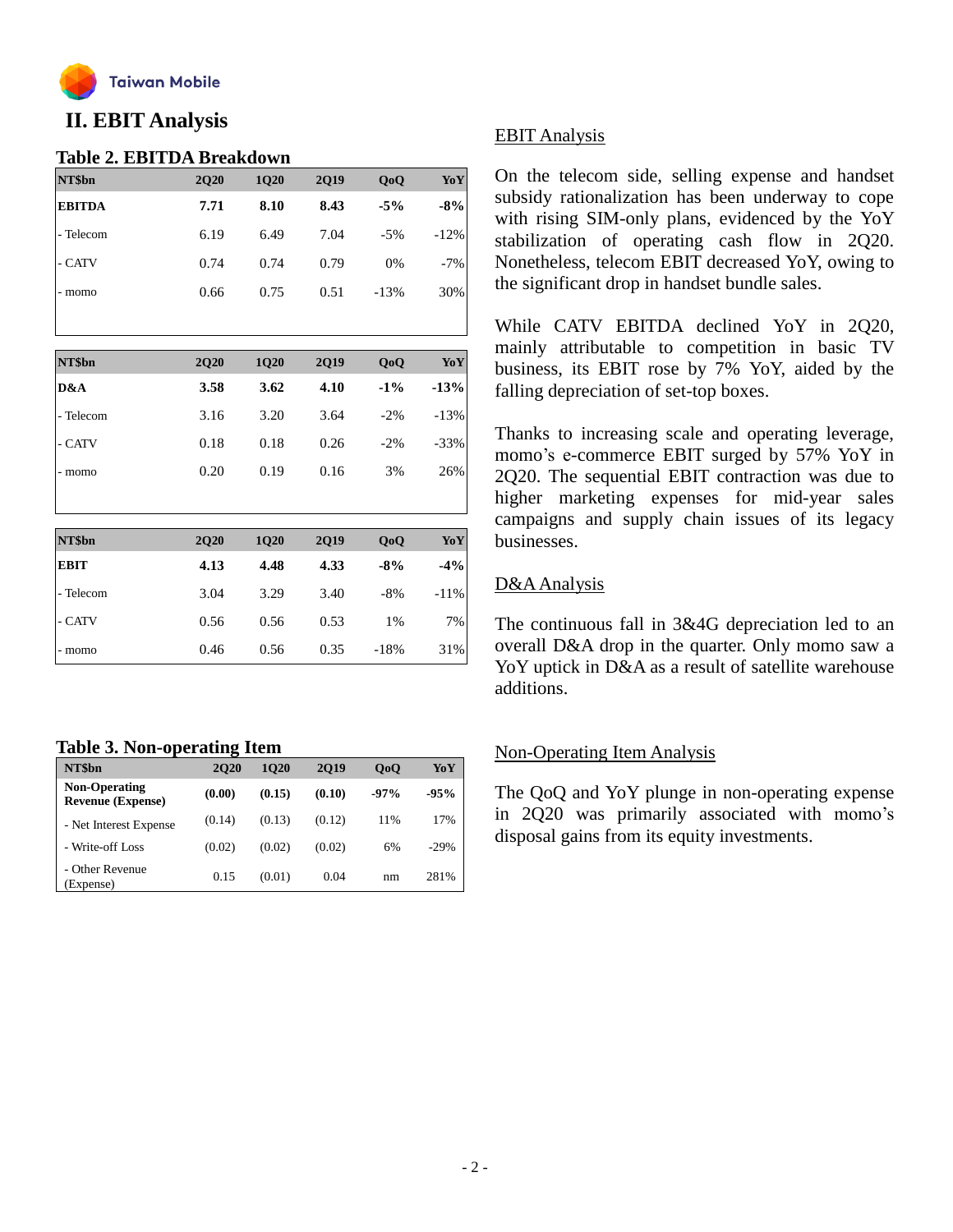

# **III. Income Statement Analysis**

### **Table 4. 2Q20 Consolidated Results vs. Forecast**

| Table + = Q = 0 Consolidated results vs. 1 or case<br>NT\$bn | <b>2Q20</b> | YoY    | % of 2Q20<br><b>Forecast</b> |
|--------------------------------------------------------------|-------------|--------|------------------------------|
| <b>Revenue</b>                                               | 31.34       | 6%     | 99%                          |
| Cash Cost & Expense                                          | (23.63)     | 12%    | 99%                          |
| <b>Operating Income</b>                                      | 4.13        | $-4%$  | 100%                         |
| Non-op. Income<br>(Expense)                                  | (0.00)      | $-95%$ | 2%                           |
| Pre-tax Income                                               | 4.13        | $-2\%$ | 107%                         |
| <b>Net Income</b>                                            | 3.05        | $-5%$  | 104%                         |
| EPS (NT\$)                                                   | 1.08        | $-7%$  | 104%                         |
| <b>EBITDA</b>                                                | 7.71        | $-8%$  | 99%                          |

#### **Table 5. 1H20 Consolidated Results vs. Forecast**

| NT\$bn                      | 1H <sub>20</sub> | YoY    | % of Full<br>Year guidance |
|-----------------------------|------------------|--------|----------------------------|
| <b>Revenue</b>              | 63.19            | 6%     | 47%                        |
| Cash Cost & Expense         | (47.38)          | 11%    | 46%                        |
| <b>Operating Income</b>     | 8.61             | $1\%$  | 55%                        |
| Non-op. Income<br>(Expense) | (0.16)           | $-35%$ | 16%                        |
| Pre-tax Income              | 8.46             | 2%     | 57%                        |
| <b>Net Income</b>           | 6.36             | 1%     | 57%                        |
| EPS (NT\$)                  | 2.26             | $-1\%$ | 57%                        |
| <b>EBITDA</b>               | 15.81            | $-6%$  | 50%                        |

#### Income Statement Analysis

#### 2Q20

With momo's robust growth momentum, consolidated revenue continued to scale YoY.

The 16% YoY increase in the combined operating income of CATV and momo helped mitigate the slide in telecom operating income.

2Q20 non-operating expenses tracked well below expectations, on account of 1) higher-than-expected equity income, 2) disposal gains realized by momo and 3) lower-than-expected financing costs.

Stripping out the IFRS bundle sales adjustment swing factor, 2Q20 net income remained stable YoY.

### 1H20

Total revenue tracked slightly behind, however, the muted telecom performance was offset by lower selling expenses and momo's operating leverage at the operating income level.

Overall, operating income for all major businesses achieved management expectations in 1H20.

1H20 net income also came in ahead on the back of lower-than-expected non-operating expenses brought about by the aforementioned reasons. EPS for the period reached 57% of Company's FY20 guidance.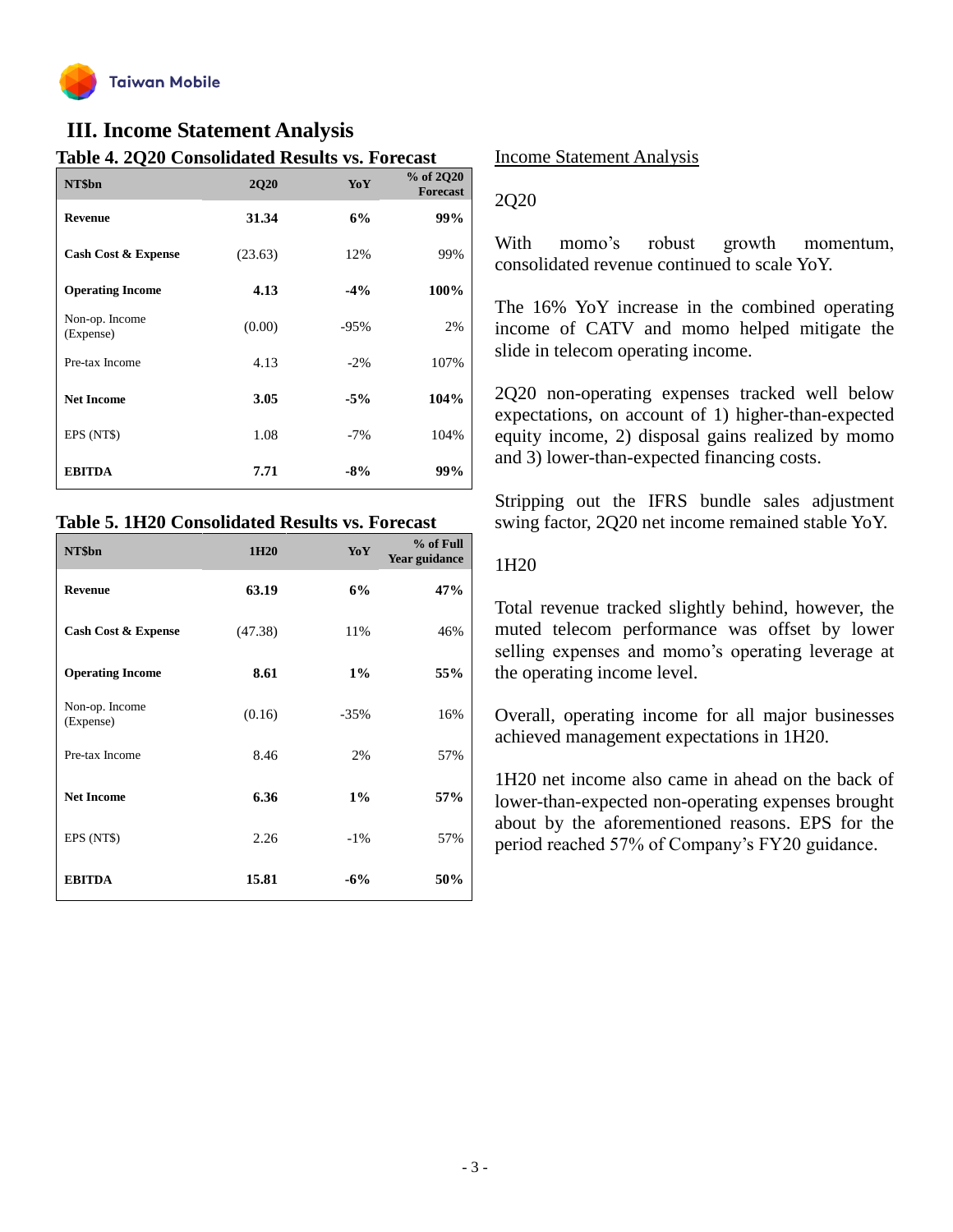

# **IV. Cash Flow Analysis**

#### **Table 6. Cash Flow**

| NT\$bn                                                                  | 2Q20   | 1Q20    | 2Q19   |
|-------------------------------------------------------------------------|--------|---------|--------|
| Operating                                                               | 7.47   | 9.24    | 7.07   |
| Pre-tax Income                                                          | 4.13   | 4.33    | 4.22   |
| Non-cash Add-backs                                                      | 4.07   | 4.14    | 4.83   |
| --Depreciation <sup>1</sup>                                             | 1.73   | 1.78    | 2.27   |
| --Amortization                                                          | 0.87   | 0.85    | 0.86   |
| $-$ Others <sup>1</sup>                                                 | 1.47   | 1.50    | 1.70   |
| Changes in Working Capital<br>& Income Taxes                            | (0.73) | 0.60    | (2.10) |
| Others                                                                  | 0.00   | 0.16    | 0.12   |
|                                                                         |        |         |        |
| <b>Investing</b>                                                        | (1.54) | (31.79) | (1.37) |
| $Capex^2$                                                               | (1.90) | (1.65)  | (1.38) |
| Divestment (Acquisition)                                                | 0.39   | (0.37)  | 0.01   |
| 5G License Fees                                                         | 0.00   | (29.66) | 0.00   |
| <b>Other Financial Assets</b><br>(Increase)                             | 0.01   | (0.10)  | (0.02) |
| <b>Refundable Deposits</b><br>(Increase)                                | (0.01) | (0.03)  | 0.00   |
| Others                                                                  | (0.03) | 0.00    | 0.02   |
| <b>Financing</b>                                                        | (6.79) | 22.99   | (6.76) |
|                                                                         |        |         |        |
| Short-term Borrowings<br>Proceeds from Issuance of                      | (4.94) | 8.16    | (4.90) |
| <b>Bonds</b>                                                            | 0.00   | 19.98   | 0.00   |
| Long-term Bank Loan                                                     | (0.05) | (4.05)  | (0.05) |
| Repayment of The Principal<br>Portion of Lease Liabilities <sup>3</sup> | (0.94) | (1.00)  | (0.92) |
| Dividends Payments                                                      | (0.66) | 0.00    | (0.69) |
| Interest (Payment) & Others                                             | (0.20) | (0.09)  | (0.19) |
|                                                                         |        |         |        |
| Net Cash Position Chg.<br>$c \rightarrow 1$                             | (0.86) | 0.44    | (1.06) |

1.Depreciation of right-of-use assets shown separately under "Others" instead of "Depreciation" in this table.

2.Inclusive of prepayments for equipment and the acquisition of computer software & other intangible assets

3.An operating cash outflow item prior to 2019

## **Table 7. Capex & FCF**

| NT\$bn                                                                                                                                                              | <b>2Q20</b> | <b>1Q20</b>                | <b>2Q19</b> |
|---------------------------------------------------------------------------------------------------------------------------------------------------------------------|-------------|----------------------------|-------------|
| $Cash \text{ Capex}$                                                                                                                                                | 1.90        | 1.65                       | 1.38        |
| - Mobile                                                                                                                                                            | 0.88        | 1.03                       | 0.88        |
| - Fixed-line                                                                                                                                                        | 0.35        | 0.22                       | 0.34        |
| - Cable                                                                                                                                                             | 0.18        | 0.15                       | 0.13        |
| - momo & others                                                                                                                                                     | 0.49        | 0.25                       | 0.03        |
| % of Revenue                                                                                                                                                        | 6%          | 5%                         | 5%          |
| Free Cash $Flow1$<br>$\mathbf{r}$ , $\mathbf{r}$ , $\mathbf{r}$ , $\mathbf{r}$ , $\mathbf{r}$ , $\mathbf{r}$<br>$\sim$ $\sim$<br>$\overline{\phantom{a}}$<br>$\sim$ | 4.60        | 6.56<br><b>TTD 0 1 2 1</b> | 4.73        |

1. Excluding 5G License Fees. Free cash flow was on pre-IFRS 16 basis.

## Cash Flow Analysis

In 2Q20, operating cash inflow increased YoY, benefiting from momo's rising payables from its growing B2C business. Compared to the previous quarter, operating cash flow came off as we paid our 2019 corporate taxes in 2Q20.

Apart from capex, the main investing activity in 2Q20 was the sale of Taiwan High Speed Rail shares.

Net cash outflows from financing activities mainly came from debt repayment and cash dividend payments to momo's minority shareholders in 2Q20.

## Capex and Free Cash Flow Analysis

In 2Q20, the hike in cash capex was due to the expansion of momo's logistic capabilities.

2Q20 free cash flow calculated with pre-IFRS 16 operating cash flow reached NT\$4.60bn, translating into an annualized FCF yield of 5.9%.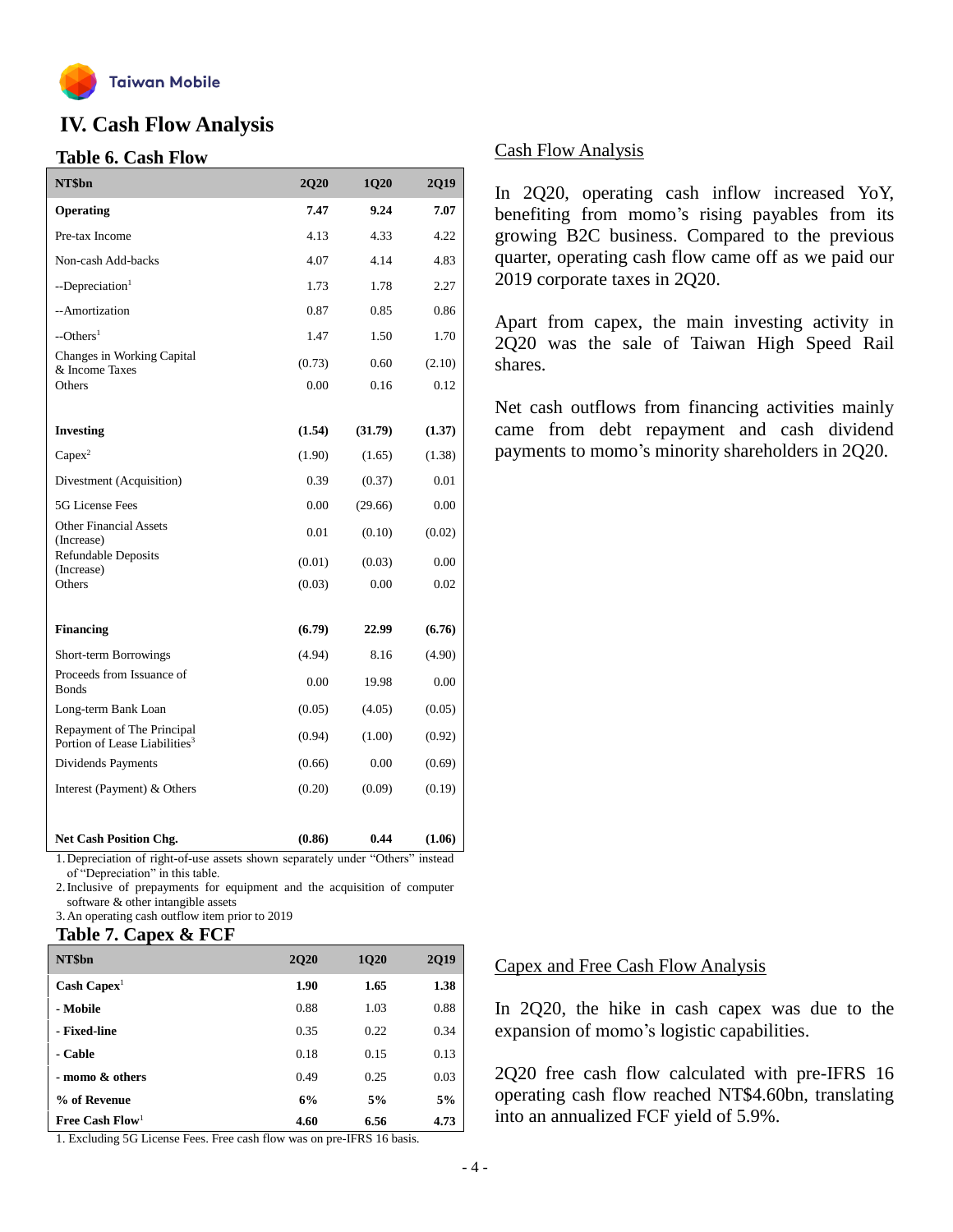

# **V. Balance Sheet Analysis**

#### **Table 8. Balance Sheet**

| NT\$bn                                   | <b>2Q20</b> | <b>1Q20</b> | 2Q19    |
|------------------------------------------|-------------|-------------|---------|
| <b>Total Assets</b>                      | 177.39      | 178.73      | 153.60  |
| <b>Current Assets</b>                    | 30.27       | 30.69       | 27.10   |
| - Cash & Cash Equivalents                | 8.24        | 9.10        | 6.77    |
| - Receivable & Contract Assets           | 13.77       | 13.49       | 14.60   |
| - Inventories                            | 3.72        | 3.77        | 4.08    |
| - Short-term Investment                  | 2.99        | 2.83        | 0.34    |
| - Other Current Assets                   | 1.55        | 1.49        | 1.30    |
| Non-current Assets                       | 147.12      | 148.05      | 126.51  |
| - Long-term Investment                   | 3.57        | 3.00        | 7.36    |
| - Property and Equipment                 | 38.55       | 38.35       | 40.74   |
| - Right-of-use Assets                    | 9.21        | 9.54        | 9.67    |
| - Concession                             | 66.96       | 67.66       | 39.12   |
| - Other Non-current & Contract Assets    | 28.84       | 29.50       | 29.63   |
| <b>Liabilities</b>                       | 110.89      | 102.56      | 89.18   |
| <b>Current Liabilities</b>               | 60.18       | 51.60       | 49.76   |
| - ST Borrowings                          | 21.69       | 26.63       | 8.70    |
| - Accounts & Notes Payable               | 8.35        | 7.70        | 7.14    |
| - Current Lease Liabilities              | 3.53        | 3.58        | 3.42    |
| - Other Current Liabilities              | 26.61       | 13.69       | 30.50   |
| Non-current Liabilities                  | 50.71       | 50.96       | 39.42   |
| - Long-term Borrowings                   | 40.37       | 40.42       | 28.73   |
| - Non-current Lease Liabilities          | 5.68        | 5.93        | 6.19    |
| - Other Non-current Liabilities          | 4.66        | 4.61        | 4.50    |
| <b>Shareholders' Equity</b>              | 66.50       | 76.18       | 64.42   |
| -Paid-in Capital                         | 35.09       | 35.09       | 34.68   |
| -Capital Surplus                         | 18.68       | 20.28       | 16.65   |
| -Legal Reserve                           | 30.17       | 28.92       | 28.92   |
| -Treasury Shares                         | (29.72)     | (29.72)     | (29.72) |
| -Un-appropriated Earnings                | 0.00        | 0.49        | 0.49    |
| -Non-controlling Interest                | 6.02        | 6.40        | 5.86    |
| -Retained Earnings & Others <sup>1</sup> | 6.24        | 14.71       | 7.53    |

1: Including YTD profits and other equity items

#### **Table 9. Ratios**

|                                               | <b>2020</b> | <b>1020</b> | 2019 |
|-----------------------------------------------|-------------|-------------|------|
| <b>Current Ratio</b>                          | 50%         | 59%         | 54%  |
| Interest Coverage (x)                         | 31.4        | 36.6        | 37.9 |
| <b>Net Debt (Cash) to Equity</b>              | 81%         | 76%         | 48%  |
| Net Debt $(Cash)$ to EBITDA $(x)$             | 1.68        | 1.81        | 0.91 |
| $ROE$ (annualized) <sup>1</sup>               | 18%         | 18%         | 19%  |
| $\textbf{ROA}$ (annualized) <sup>2</sup><br>. | 8%          | 8%          | 9%   |

1. ROE = Accumulated Net Income (Annualized) /Average Shareholders' Equity 2. ROA =Accumulated Net Income + Interest Expenses\*(1-Tax Rate) (Annualized) / Average Total Assets

#### Assets

The THSR shares we own were reclassified from long-term investment to short-term investment, following the Board's resolution to dispose of the entire holding, creating significant positive YoY variance in short-term investment. In 2Q20, sales proceeds of NT\$582mn were realized, with 75mn shares left to be disposed of.

The YoY increase in concession resulted from the acquisition of 5G spectrum in 1Q20 and has begun amortization since the commercial launch on July 1, 2020.

#### Liabilities & Shareholders' Equity

Gross debt gradually dropped to NT\$62bn as of end of 2Q, following NT\$5bn repayment of short-term borrowings.

The YoY rise in accounts payable was mainly driven by momo's business expansion.

In 2Q20, AGM's approval of dividend payments led to a NT\$13bn dividend payable in other current liabilities and a subsequent QoQ reduction in shareholders' equity.

#### Ratio Analysis

Despite taking on more debt after the 5G spectrum auction, net debt to EBITDA declined from 1.81x in 1Q20 to 1.68x in 2Q20.